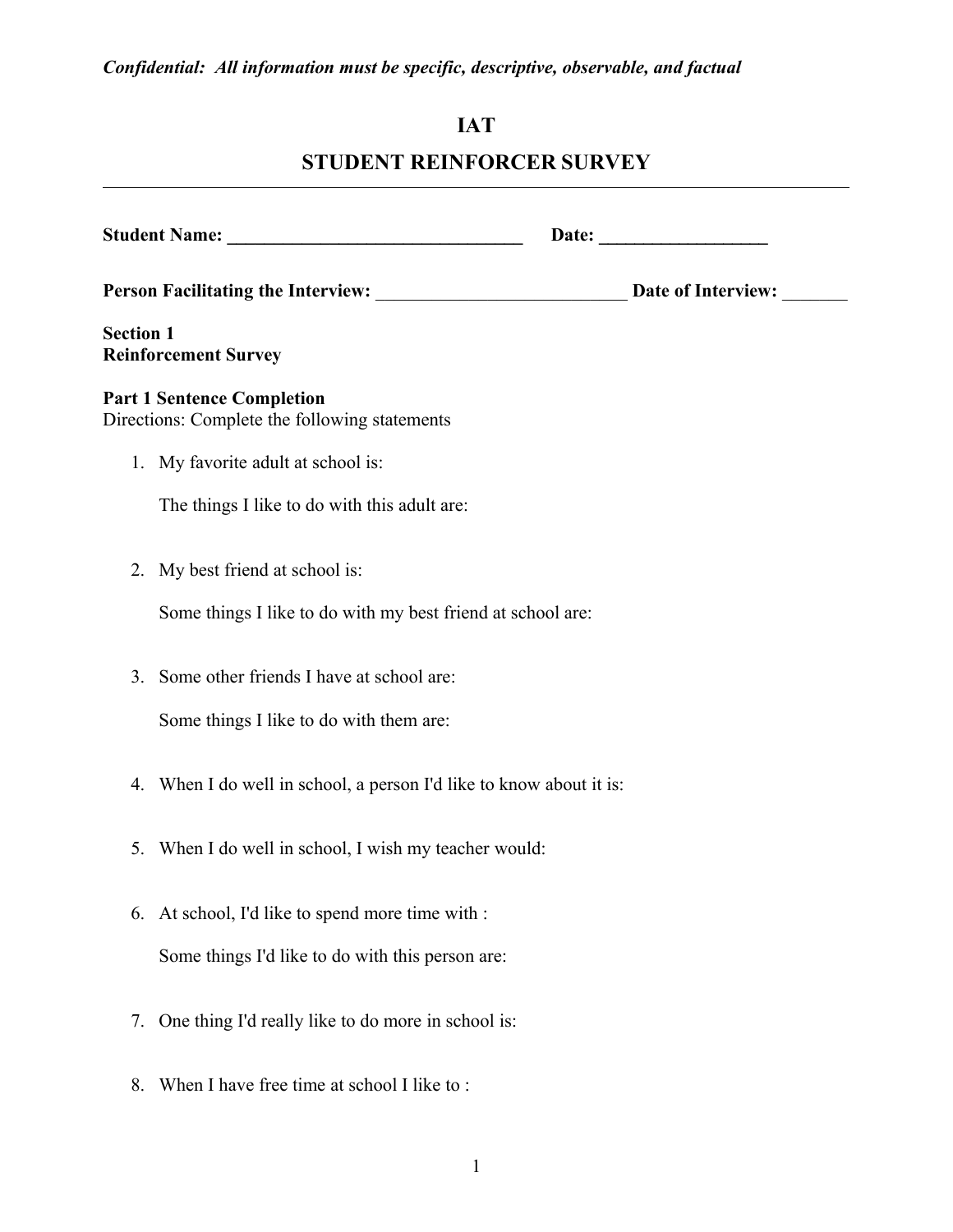- 9. I feel great in school when:
- 10. The person who likes me best at school is: I think this person likes me because:
- 11. I will do almost anything to keep from:
- 12. The kind of punishment at school that I hate most is:
- 13. I sure get mad at school when I can't:
- 14. The thing that upsets my teacher the most is:
- 15. The thing that upsets me the most is:
- 16. The words that describe me most are:

| <b>Section 2</b> |  |
|------------------|--|
|------------------|--|

**Rate how much you like the following subjects:**

| Reading               | Not at all           | Some           | Very Much |
|-----------------------|----------------------|----------------|-----------|
|                       | $\Box$               | $\Box$         | $\Box$    |
| Math                  | Not at all           | Some           | Very Much |
|                       | $\Box$               | $\Box$         | $\Box$    |
| Spelling              | Not at all           | Some           | Very Much |
|                       | $\Box$               | $\Box$         | $\Box$    |
| Handwriting           | Not at all           | Some           | Very Much |
|                       | □                    | □              | $\Box$    |
| Science               | Not at all           | Some           | Very Much |
|                       | □                    | $\Box$         | $\Box$    |
| <b>Social Studies</b> | Not at all           | Some           | Very Much |
|                       | $\Box$               | ◻              | $\Box$    |
| English/Language      | Not at all           | Some           | Very Much |
|                       | $\Box$               | $\Box$         | $\Box$    |
| Music                 | Not at all           | Some           | Very Much |
|                       | $\Box$               | $\Box$         | $\Box$    |
| Physical Education    | Not at all           | Some           | Very Much |
|                       | $\Box$               | $\Box$         | $\Box$    |
| Art                   | Not at all<br>$\Box$ | Some<br>$\Box$ | Very Much |
| Other                 | Not at all<br>□      | Some           | Very Much |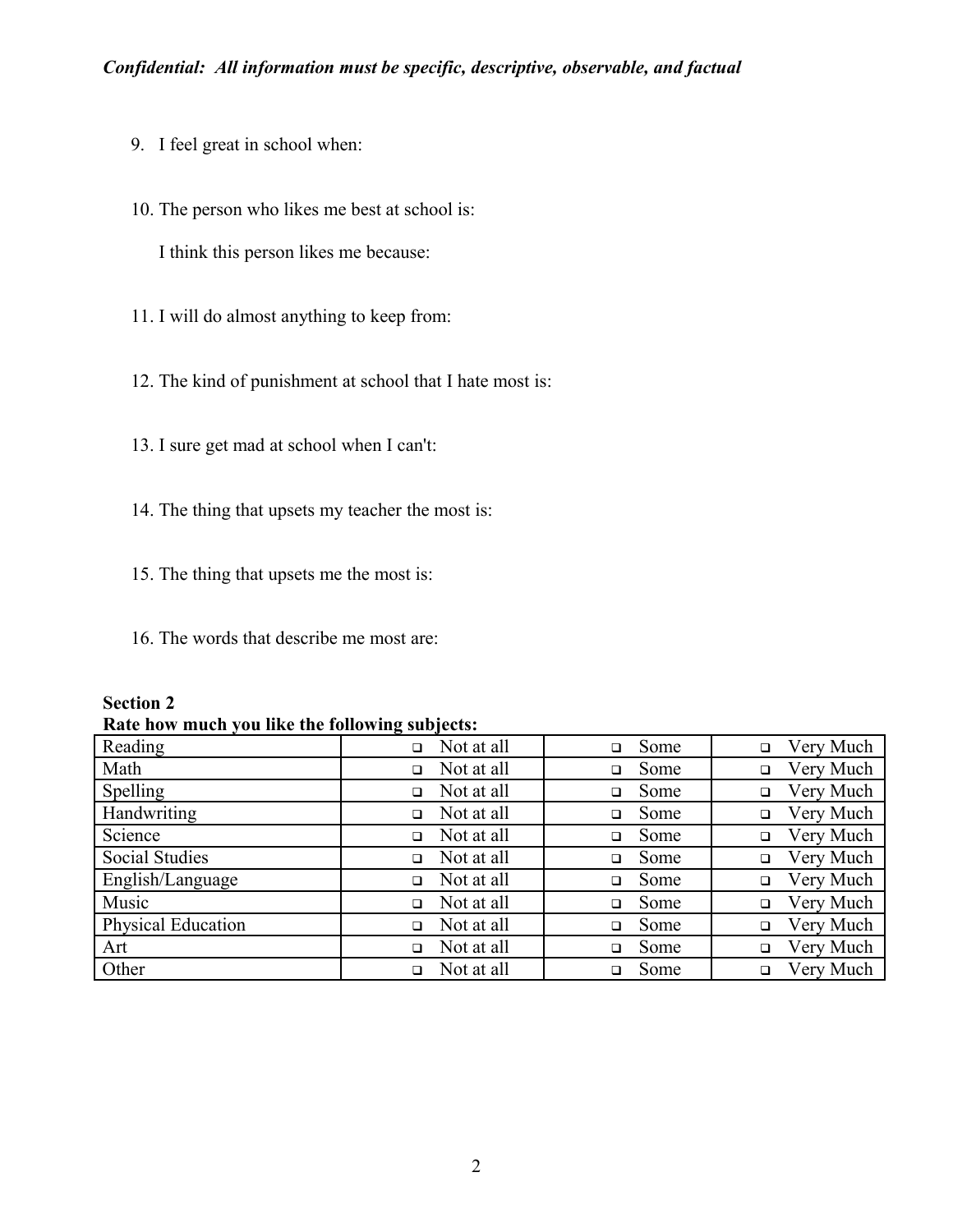| In general, is your work too hard for you?                                       |        | Always | $\Box$ | Sometimes | □      | Never |
|----------------------------------------------------------------------------------|--------|--------|--------|-----------|--------|-------|
| In general, is your work too easy for you?                                       | □      | Always | $\Box$ | Sometimes | $\Box$ | Never |
| When you ask for help appropriately, do you get it?                              | $\Box$ | Always | □      | Sometimes | □      | Never |
| Do you think work periods for each subject are too long?                         | $\Box$ | Always | $\Box$ | Sometimes | □      | Never |
| Do you think work periods for each subject are too short?                        | $\Box$ | Always | $\Box$ | Sometimes | □      | Never |
| Do your think you get the points or reward you deserve<br>when you do good work? | $\Box$ | Always | $\Box$ | Sometimes | □      | Never |
| Do you think you would do better in school if you received<br>more rewards?      |        | Always | $\Box$ | Sometimes | $\Box$ | Never |
| In general, do you find your work interesting?                                   | □      | Always | $\Box$ | Sometimes | □      | Never |
| Are there things in the classroom that distract you?                             | $\Box$ | Always | □      | Sometimes | □      | Never |
| Is your work challenging enough for you?                                         | □      | Always | $\Box$ | Sometimes | □      | Never |

# **Section 3**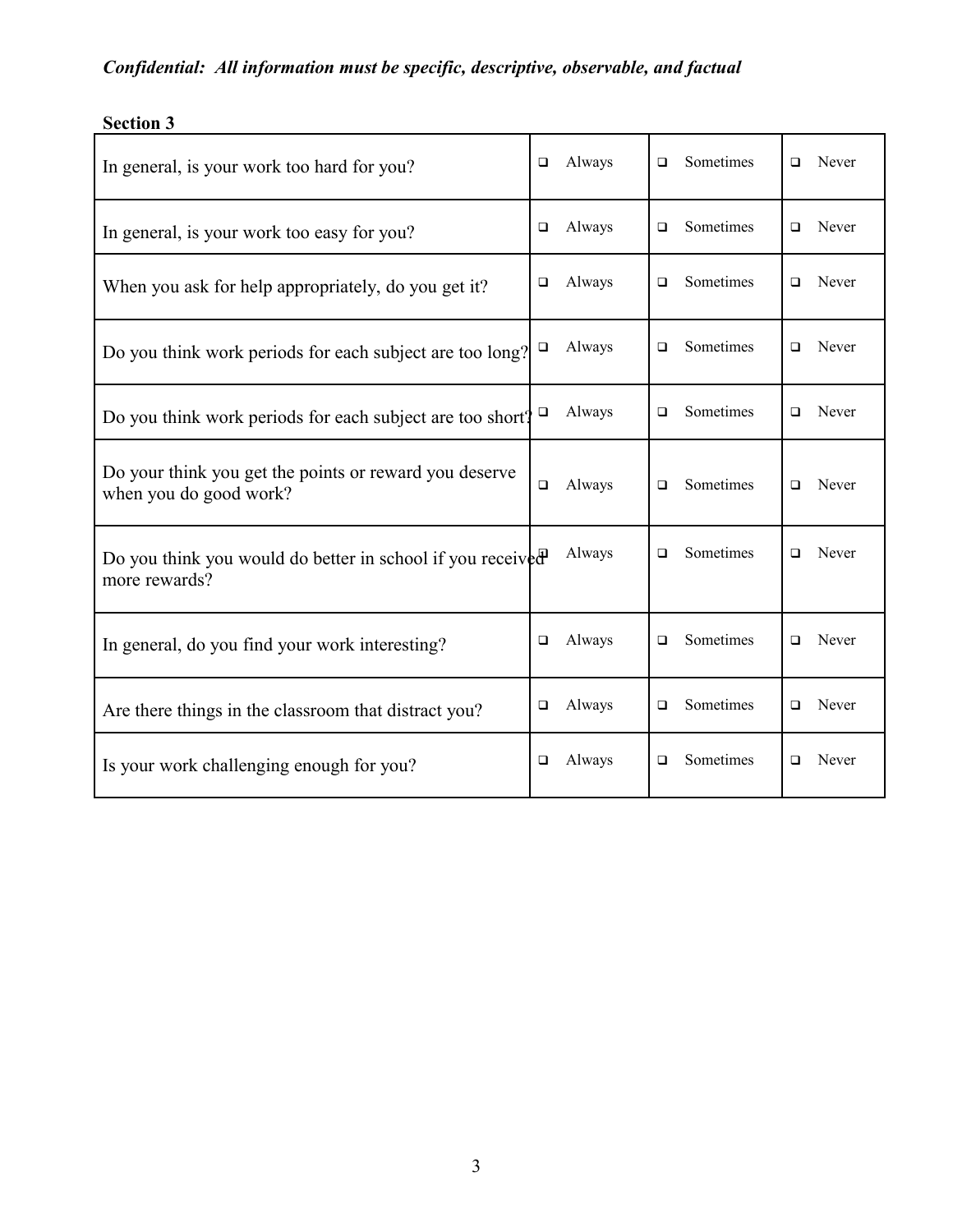$\mathcal{L}_\mathcal{L} = \{ \mathcal{L}_\mathcal{L} = \{ \mathcal{L}_\mathcal{L} = \{ \mathcal{L}_\mathcal{L} = \{ \mathcal{L}_\mathcal{L} = \{ \mathcal{L}_\mathcal{L} = \{ \mathcal{L}_\mathcal{L} = \{ \mathcal{L}_\mathcal{L} = \{ \mathcal{L}_\mathcal{L} = \{ \mathcal{L}_\mathcal{L} = \{ \mathcal{L}_\mathcal{L} = \{ \mathcal{L}_\mathcal{L} = \{ \mathcal{L}_\mathcal{L} = \{ \mathcal{L}_\mathcal{L} = \{ \mathcal{L}_\mathcal{$ 

 $\mathcal{L}_\mathcal{L} = \{ \mathcal{L}_\mathcal{L} = \{ \mathcal{L}_\mathcal{L} = \{ \mathcal{L}_\mathcal{L} = \{ \mathcal{L}_\mathcal{L} = \{ \mathcal{L}_\mathcal{L} = \{ \mathcal{L}_\mathcal{L} = \{ \mathcal{L}_\mathcal{L} = \{ \mathcal{L}_\mathcal{L} = \{ \mathcal{L}_\mathcal{L} = \{ \mathcal{L}_\mathcal{L} = \{ \mathcal{L}_\mathcal{L} = \{ \mathcal{L}_\mathcal{L} = \{ \mathcal{L}_\mathcal{L} = \{ \mathcal{L}_\mathcal{$ 

### **Section 4 Answer for each target behavior**

Target Behavior:

When do you think you have the fewest problems with this behavior?

When do you think you have the most problems with this behavior?

Why do you have problems during these times?

What changes could be made so that you have fewer problems with this behavior?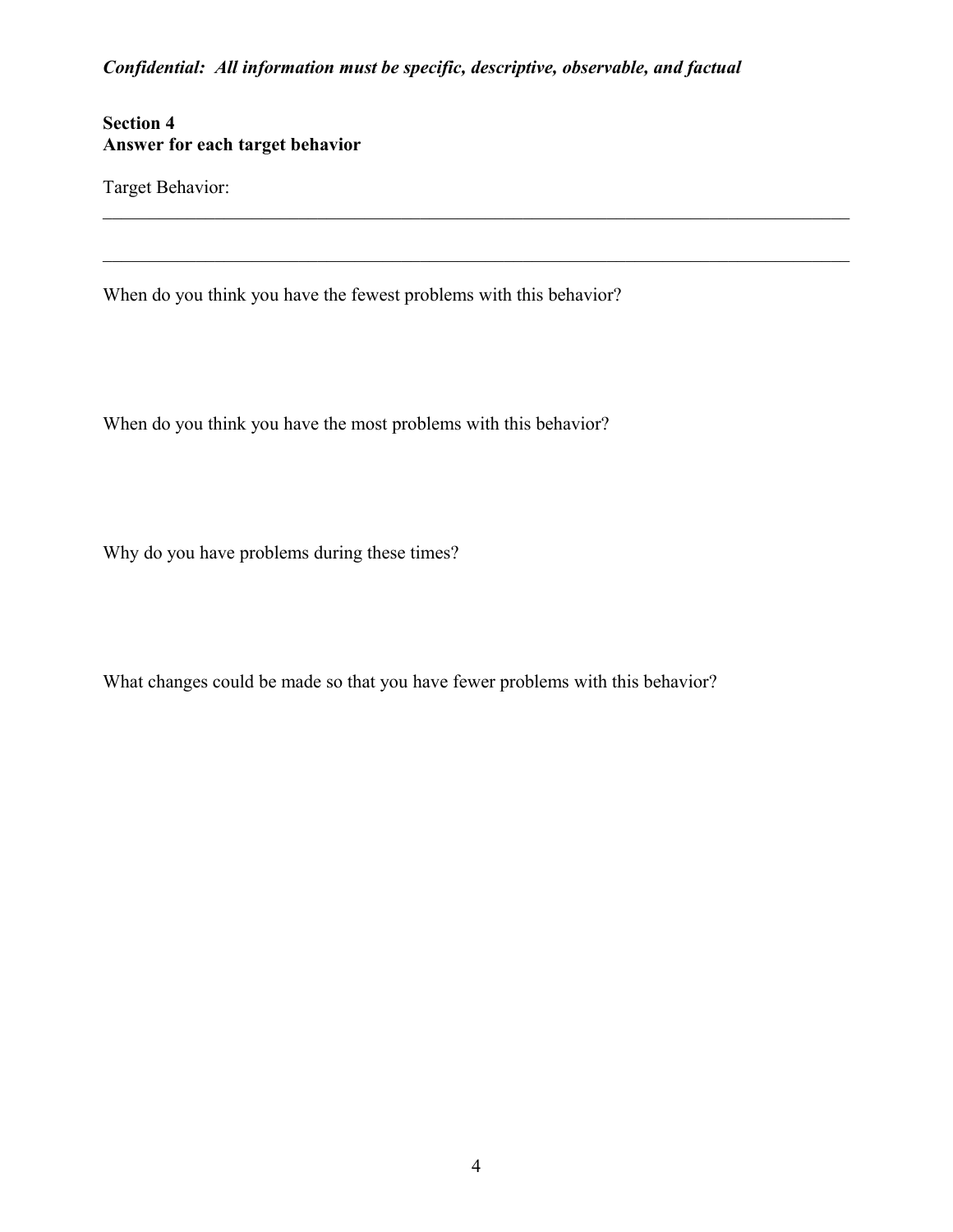### **Section 1 - Part II Reinforcers**

(check all that apply, then circle the top choice in each section)

#### **Favorite Edible Reinforcers**

- Fruit (specify)
- $\Box$  Drinks (specify)
- $\Box$  Cereal (specify)  $\Box$
- Healthy Snacks (specify)
- Nuts (specify)
- Vegetables (specify)
- $\Box$  Other (specify)  $\Box$

#### **Academic Reinforcers**

- $\Box$  Going to library
- Having good work displayed
- □ Getting good grades
- Having parents praise good school work
- $\Box$  Giving reports
- □ Making projects
- □ Completing creative writing projects
- □ Earning teacher praise
- □ Helping grade papers
- Getting a good note home
- □ Earning stickers, points, etc.
- $\Box$  Other (specify)  $\Box$

#### **Activity Reinforcers**

- Coloring/drawing/painting
- **D** Making things
- Going on field trips
- $\Box$  Taking care of/playing with animals
- $\Box$  Going shopping
- $\Box$  Eating out in restaurant
- $\Box$  Going to movies
- $\Box$  Spending time alone
- □ Reading
- $\Box$  Having free time in class
- $\Box$  Having extra gym/recess time
- $\Box$  Working on the computer
- $\Box$  Other (specify)

#### **Favorite Tangible Items**

- Stuffed animals
- □ Pencils, markers, crayons
- **D** Paper
- □ Trucks, tractors
- □ Sports equipment
- **D** Toys
- **D** Books
- **D** Puzzles

#### **Social Reinforcers**

- □ Teaching things to other people
- $\Box$  Being the teacher's helper
- $\Box$  Spending time with my friends
- $\Box$  Spending time with the teacher
- $\Box$  Spending time with the principal
- $\Box$  Spending time with
- $\Box$  Having class parties
- $\Box$  Working with my friends in class
- $\Box$  Helping keep the room clean
- □ Being a tutor
- $\Box$  Being a leader in class
- $\Box$  Other (specify)